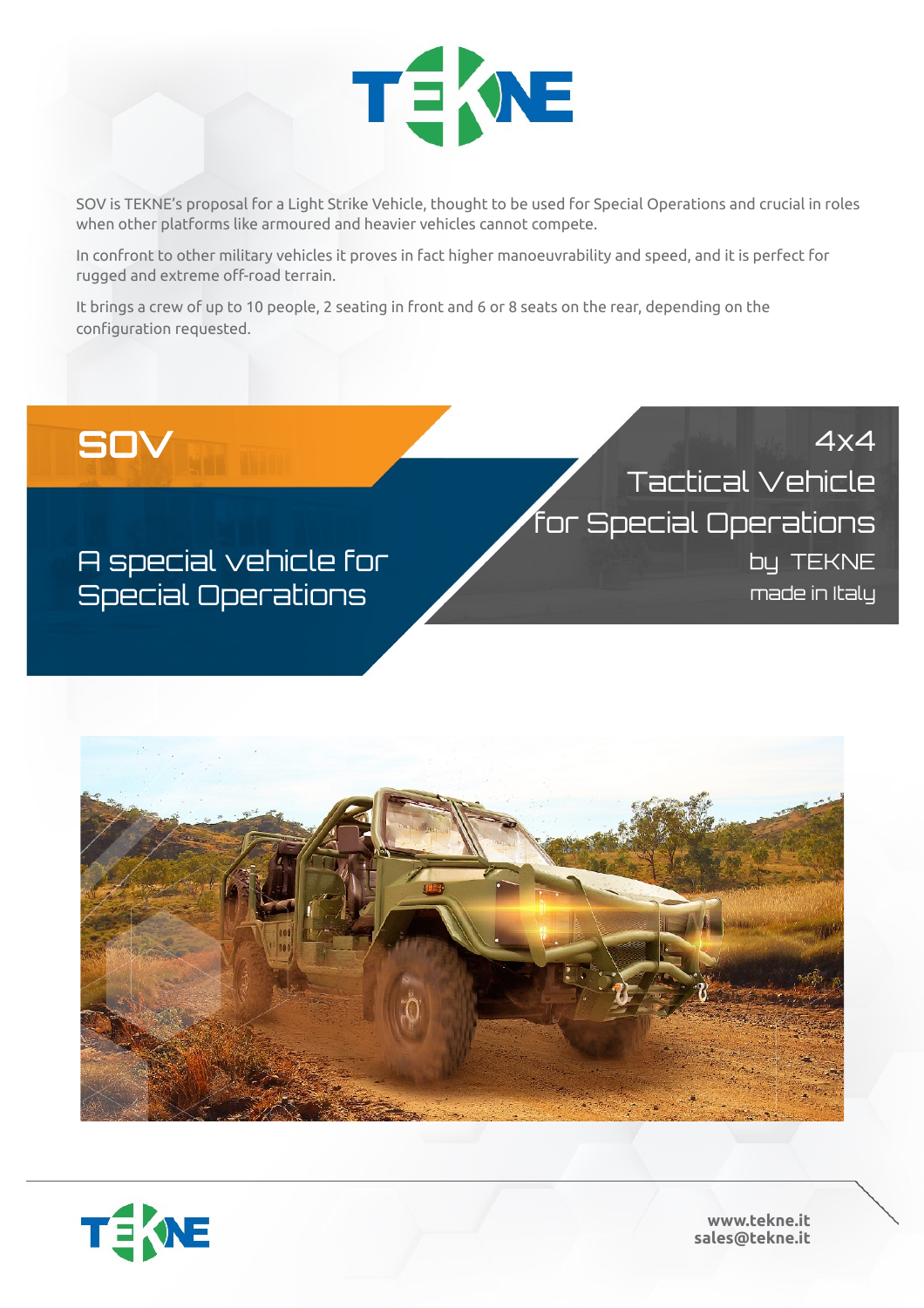

### 4x4

Tactical Vehicle for Special Operations

| <b>TECHNICAL DETAILS</b>     |                                                                                                                                                                                            |  |
|------------------------------|--------------------------------------------------------------------------------------------------------------------------------------------------------------------------------------------|--|
| <b>Chassis and mechanics</b> |                                                                                                                                                                                            |  |
| <b>Drive</b>                 | LHD                                                                                                                                                                                        |  |
| <b>Driveline</b>             | 4x4                                                                                                                                                                                        |  |
| Engine                       | Cummins, 6.7L I6 Turbo Diesel<br>In-line 6-cylinder design<br>OHV, 24 valves, solid lifters<br>Max power 325 Hp @ 2900 rpm<br>Max torque 750 lb-ft @ 1600 rpm<br>Heavy duty engine cooling |  |
| <b>Fuel Tank</b>             | 197L (52 gal)                                                                                                                                                                              |  |
| Transmission                 | Aisin AS69RC HD, Automatic 6 speed<br>Transmission oil cooler                                                                                                                              |  |
| Transfer case                | Manual shift-on-the-fly transfer case (2 speed)                                                                                                                                            |  |
| Rear axle                    | Antispin differential rear axle                                                                                                                                                            |  |
| <b>Brakes</b>                | front: 360 x 39.1 mm Disc, hydraulic assisted, ABS<br>rear: 358 x 34 mm Disc, hydraulic assisted, ABS                                                                                      |  |
| Suspensions, front           | f"3-link" front suspensions, with front stabilizer bar, twin-tube shock absorbers and<br>solid axle                                                                                        |  |
| Suspensions, rear            | leaf springs rear suspension with solid axle                                                                                                                                               |  |
| <b>Tires</b>                 | 275/80R20 MPT<br>Continental MPT 81<br>O.D. 37.40" (950 mm)<br>Tread width 10.43" (265 mm)<br>Load index 134 (2120 Kg)<br>Speed index K (110 Kmh)                                          |  |
| Steering                     | Power-assisted recirculating ball                                                                                                                                                          |  |
| <b>Electrical System</b>     | 12V<br>180A alternator<br>730A batteries, maintenance free                                                                                                                                 |  |



SOV

**www.tekne.it sales@tekne.it**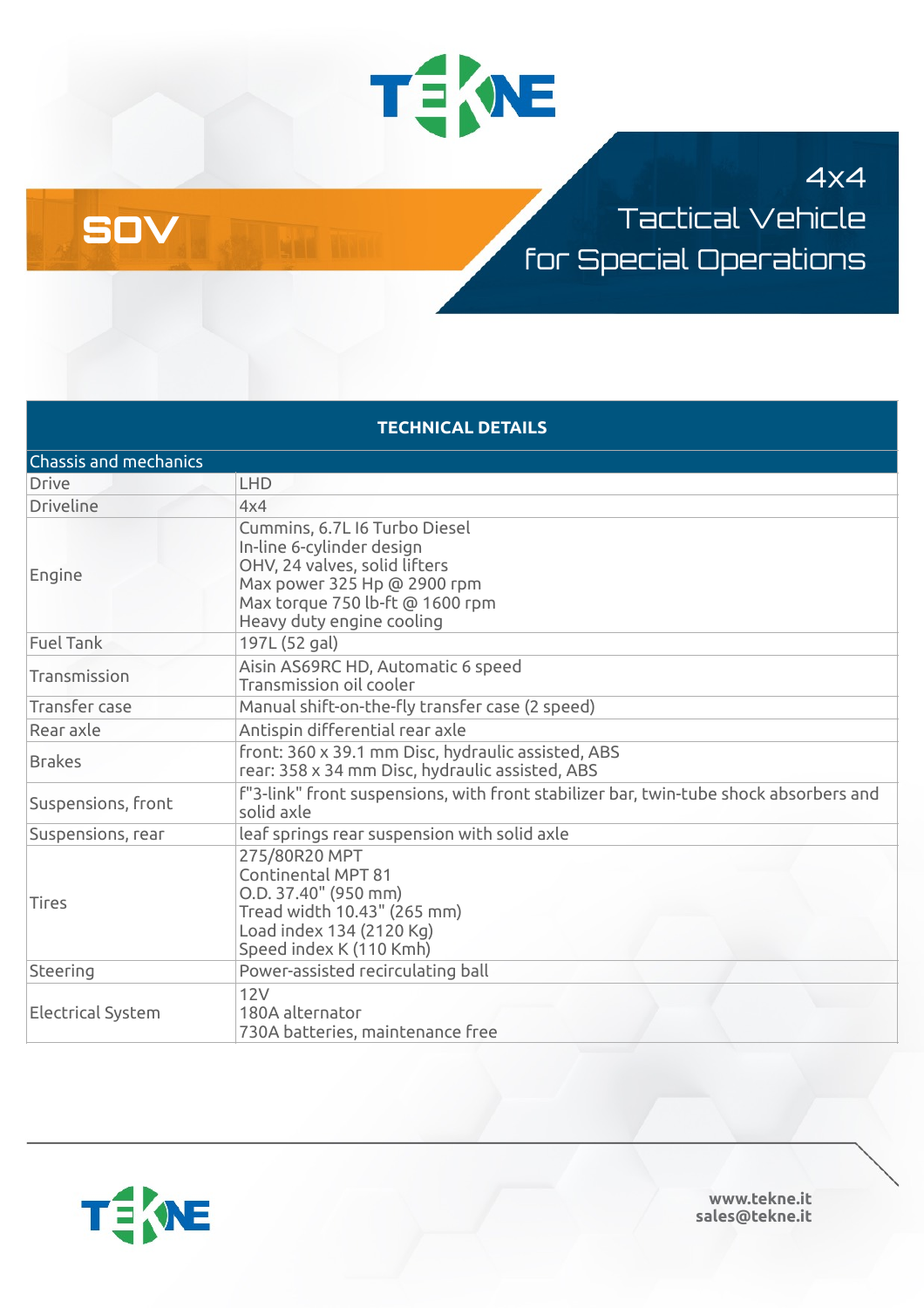

### 4x4

Tactical Vehicle for Special Operations

| <b>Body</b>                          |                                                                                                                                                                                                                                                                                          |
|--------------------------------------|------------------------------------------------------------------------------------------------------------------------------------------------------------------------------------------------------------------------------------------------------------------------------------------|
| <b>Protection level</b>              | robust structure (roll-bar) made of steel tubes.<br>the front cell and the rear are independent and connected with the chassis by 4<br>silent blocks for every cell.<br>the front cell and the rear are independent and connected with the chassis by 4<br>silent blocks for every cell. |
| Sideboards                           | 2x heavy walkable sideboards                                                                                                                                                                                                                                                             |
| Seating                              | Configuration A: 2 seats in front + 8 seats on the rear.<br>Configuration B: 2 seats in front + 6 seats on the rear.<br>Ergonomic seats (synthetic leather), with 4 points seat belts.                                                                                                   |
| <b>Toolboxes</b>                     | Toolboxes with key lock (flowered stainless steel structure)                                                                                                                                                                                                                             |
| Water tank                           | 70L drinkable water                                                                                                                                                                                                                                                                      |
| JerryCans                            | Total 120L (6 x 20L)                                                                                                                                                                                                                                                                     |
| <b>Dimensions</b>                    |                                                                                                                                                                                                                                                                                          |
| <b>Total length</b>                  | 6335 mm                                                                                                                                                                                                                                                                                  |
| Wheelbase                            | 3645 mm                                                                                                                                                                                                                                                                                  |
| Front overhang                       | 1070 mm                                                                                                                                                                                                                                                                                  |
| Rear overhang                        | 1620 mm                                                                                                                                                                                                                                                                                  |
| <b>Total width</b>                   | 2130 mm                                                                                                                                                                                                                                                                                  |
| Tread width - tires                  | 1668 mm                                                                                                                                                                                                                                                                                  |
| <b>Total height</b>                  | 2500 mm                                                                                                                                                                                                                                                                                  |
| Weights                              |                                                                                                                                                                                                                                                                                          |
| Tare, curb weight                    | Configuration A: 4680 kg (without fuel and driver)<br>1° axle: 2440 Kg<br>2° axle: 2240 Kg                                                                                                                                                                                               |
| <b>GVW (Gross Vehicle</b><br>Weight) | 6364 Kg (14000 lb)                                                                                                                                                                                                                                                                       |
| Payload                              | арргох 1.700 Кд                                                                                                                                                                                                                                                                          |
| Performances                         |                                                                                                                                                                                                                                                                                          |
| Max Speed                            | approx 65 Kmh in low range<br>approx 150 Kmh in high range<br>tires rated speed 110 Kmh                                                                                                                                                                                                  |



SOV

**www.tekne.it sales@tekne.it**